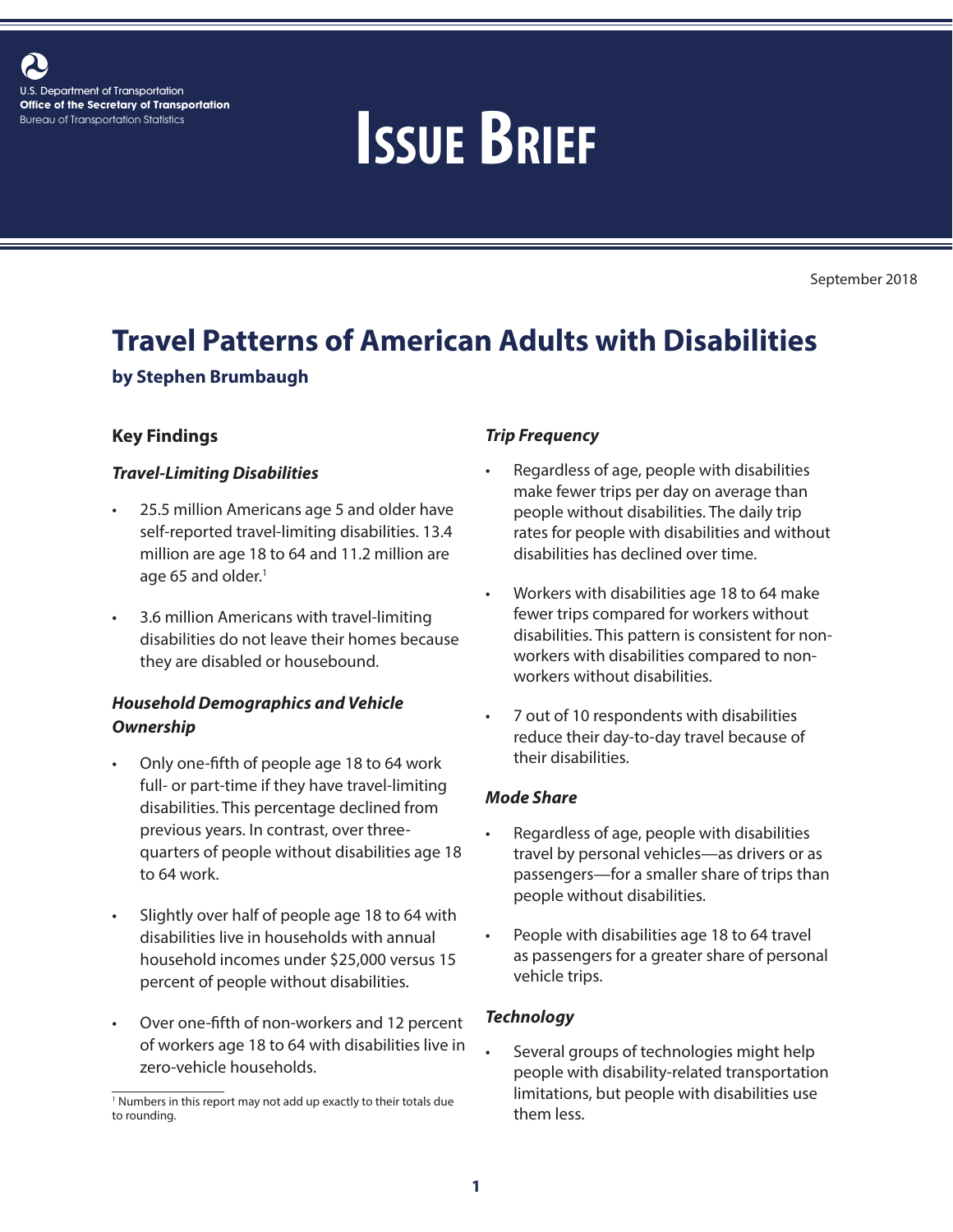#### **Introduction**

An estimated 25.5 million Americans have disabilities that make traveling outside the home difficult. They accounted for 8.5 percent of the population age 5 and older in 2017. An estimated 13.4 million of these Americans—more than half—are adults age 18 to 64, the age group with typically high labor force participation. How do disabilities affect their travel for work, errands, socializing, and other activities?

This report uses data from the 2017 National Household Travel Survey (NHTS) to examine the daily travel patterns of American adults with travel-limiting disabilities and data from the 2001 and 2009 NHTS to illustrate trends over time. The NHTS asks individuals to self-report if they have a travel-limiting disability. While the report focuses on adults age 18 to 64, it also includes analysis for workers and non-workers, rural- and non-rural residents, and people age 65 and older.

The statistics in this report are based on weighted percentages and means. The comparisons in this report are statistically significant at the *p < 0.05* level.

### **What Is the National Household Travel Survey and How Does it Cover Disability?**

The NHTS, conducted by the Federal Highway Administration (FHWA), is the primary source of data on household travel behavior in the United States. FHWA conducted the latest version in 2017 and earlier versions in 2001 and 2009.

The NHTS asks respondents if they have "a temporary or permanent condition or handicap that makes it difficult to travel outside of the home." If they respond yes, the NHTS asks followup questions about the mobility devices they use, such as canes or wheelchairs. It also asks follow-up questions about how the condition affects their travel—for example, by limiting their driving to daytime.

Some respondents have disabilities that might not limit travel, but the NHTS asks only about "travel-limiting disabilities." The estimates in this report will therefore differ from disability-related estimates from other sources, such as the Current Population Survey or the National Health Interview Survey. For the rest of this report, "people with disabilities" refers to people who report having travel-limiting disabilities. The NHTS also does not include people living in nursing homes or other group quarters.

#### **Who Reports Having Travel-Limiting Disabilities?**

An estimated 25.5 million people have travellimiting disabilities, accounting for 8.5 percent of the population age 5 and older in 2017. People with travel-limiting disabilities accounted for 8.5 percent of the population in 2001 and 10.2 percent in 2009. An estimated 13.4 million Americans age 18 to 64 have travel-limiting disabilities, accounting for slightly more than half of people with disabilities (52.7 percent) in 2017 and 6.7 percent of their age group. An estimated 11.2 million Americans age 65 and older also have travel-limiting disabilities; they accounted for 43.9 percent of people with disabilities in 2017 and 23.5 percent of their age group.

The percentage of people reporting travel-limiting disabilities increases with age (figure 1). Before age 50, the percentage is less than 10. It increases to 18.4 percent by age 70 and to more than 31.9 percent by age 80. Most of these disabilities are long-term: 79.1 percent report having a disability for more than 6 months and another 13.8 percent report having a life-long disability.

Over half (57.8 percent) of all respondents with disabilities use one or more medical devices:

- Walking canes (36.7 percent)
- Walkers (22.9 percent)
- Wheelchairs (11.6 percent)
- Motorized scooters (4.4 percent)
- Motorized wheelchairs (3.9 percent)
- Crutches (2.6 percent)
- White canes for visual impairments (1.3 percent)
- Seeing-eye dogs (1.1 percent)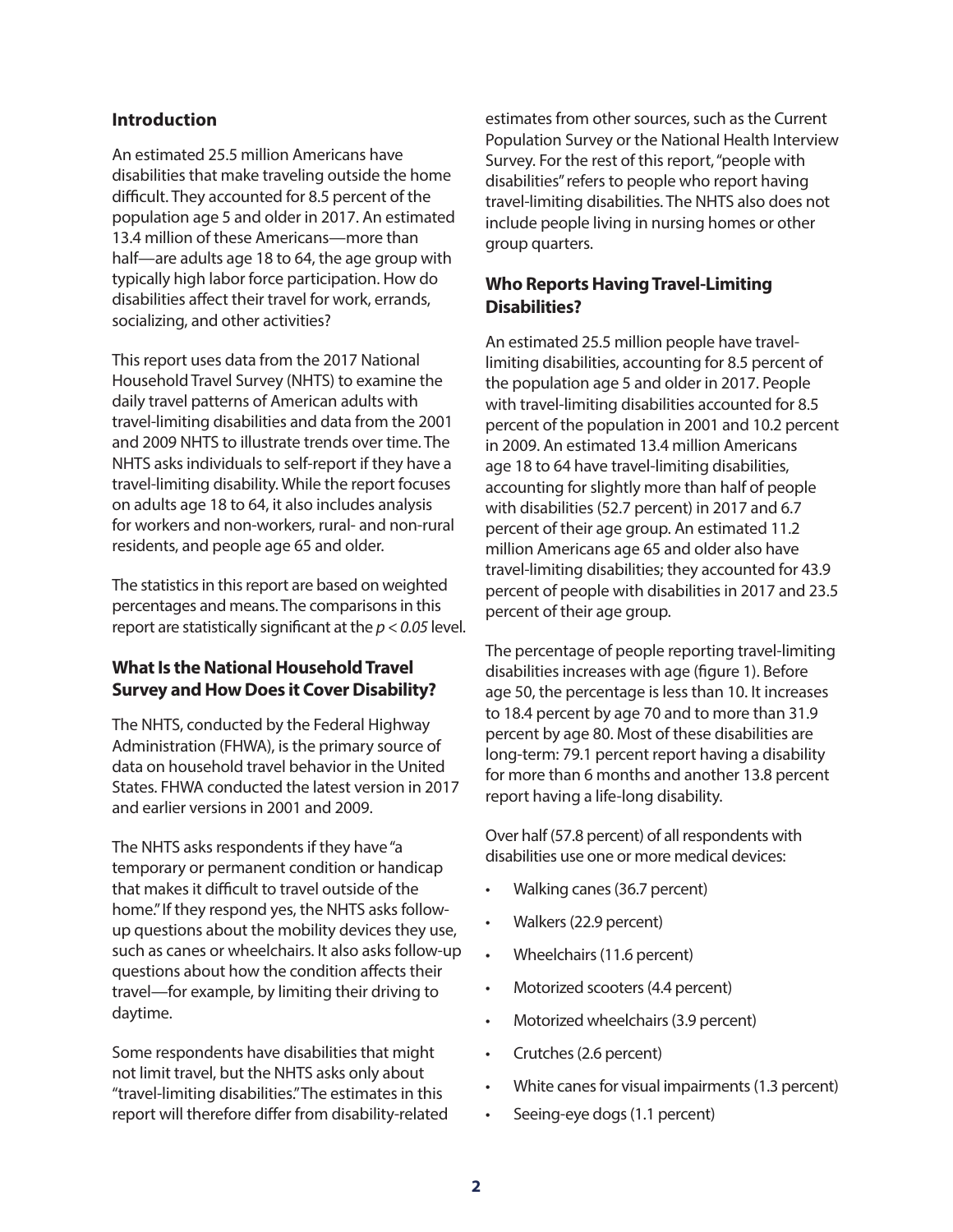



**Percentage reporting travel-limiting disabilities**

**SOURCE**: U.S. Department of Transportation, Federal Highway Administration, 2017 National Household Travel Survey.

#### **How Do Employment and Household Income Differ for People with Disabilities?**

Travel is often essential to employment, and people with travel-limiting disabilities are less likely to have jobs. Only one-fifth (20.2 percent) of respondents age 18 to 64 work full- or parttime if they report having disabilities. In contrast, over three-quarters (76.6 percent) of people in this age group without disabilities work. A greater percentage of workers with disabilities work part-time—46.8 versus 19.1 percent of workers without disabilities (figure 2). A smaller percentage of workers with disabilities have jobs that allow them to work from home than do people without disabilities (7.5 v. 14.3 percent). The employment rate for people age 18 to 64 with disabilities (20.2 percent) was lower in 2017 than in earlier years surveyed (39.1 percent in 2001, 30.9 percent in 2009).

Household income is another major determinant of travel behavior. In 2017, over one fifth (22.2 percent) of people age 18 to 64 with travellimiting disabilities live in households with annual household incomes under \$10,000 (figure 3). Slightly over half (51.4 percent) live in households with incomes under \$25,000. In contrast, only 5.1 percent of people without disabilities live in households with incomes

under \$10,000 and 15.7 percent live in households with incomes under \$25,000.

#### **Figure 2 Full- and Part-Time Employment Status for Workers by Disability Status (age 18–64), 2017**



**SOURCE**: U.S. Department of Transportation, Federal Highway Administration, 2017 National Household Travel Survey.

# **How Do Vehicle Ownership and Vehicle Access Differ for People with Disabilities?**

People age 18 to 64 with disabilities are less likely to own or have access to vehicles than people without disabilities (figure 4). Over one-fifth (22.5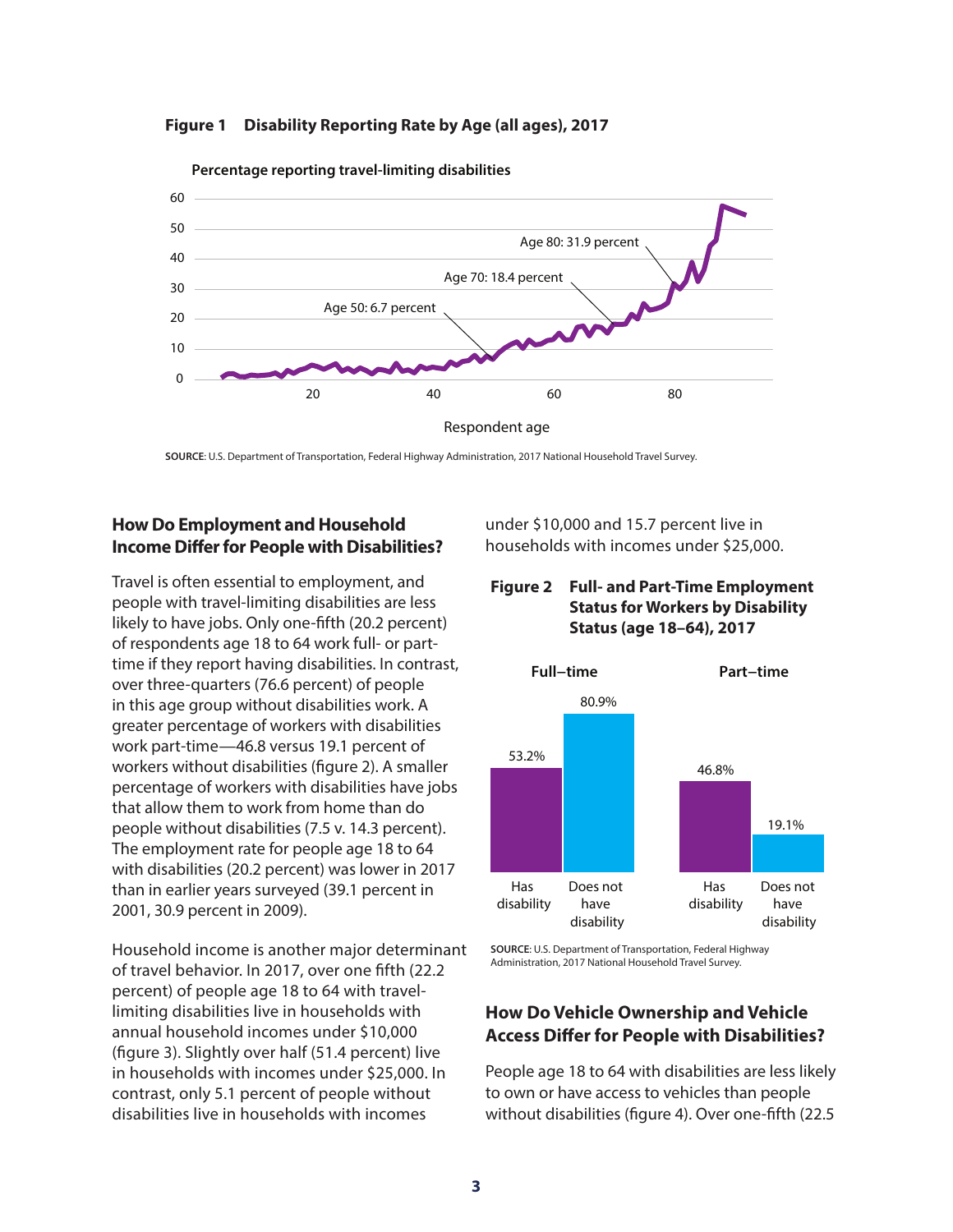percent) of non-workers with disabilities and 12.2 percent of workers with disabilities live in zerovehicle households. In comparison, 9.5 percent of non-workers without disabilities and 3.9 percent of workers without disabilities live in zero-vehicle households.

#### **Figure 3 Annual Household Income for Individuals by Disability Status (age 18–64), 2017**



**SOURCE**: U.S. Department of Transportation, Federal Highway Administration, 2017 National Household Travel Survey.

#### **Figure 4 People Living in Zero-Vehicle Households by Disability and WorkerStatus (age 18–64), 2017**



**SOURCE**: U.S. Department of Transportation, Federal Highway Administration, 2017 National Household Travel Survey.

People with disabilities, age 18 to 64, are also less likely to drive even if they have vehicles. Over nine-tenths (91.7 percent) of respondents drive vehicles if they do not have disabilities, but only 60.4 percent drive if they do.

# **How Do People With Disabilities Travel Differently from People Without Disabilities?**

Overall, people age 18 to 64 with disabilities make fewer trips per day on average than people without disabilities (2.6 v. 3.6 trips). Workers with disabilities make an average of 3.3 trips per day, while workers without disabilities make an average of 3.8 trips per day. The disparity is greater for nonworkers: non-workers with disabilities make an average of 2.4 trips per day versus 3.2 trips per day for non-workers without disabilities.

People age 65 and older have different travel patterns from younger people, in part because they are more likely to be retired. At the same time, the Bureau of Labor Statistics projects that the number of people age 65 or older in the labor force will increase from 9.3 million in 2016 to 14.6 million in 2026. This increase reflects growth in the population age 65 and older as well as growth in labor force participation rates.<sup>2</sup> People age 65 and older with disabilities make an average of 2.1 trips per day versus 3.5 trips for people without disabilities.

#### *How has Daily Trip Making Changed Over Time?*

People age 18 to 64 made fewer trips per day in 2017 than in 2001 or 2009 regardless of disability status. People age 18 to 64 with disabilities made an average of 2.6 trips per day in 2017, a lower amount than in 2001 (3.4 trips) or 2009 (3.2 trips). Those without disabilities made an average of 3.6 trips per day in 2017, a lower amount than in 2001 (4.5 trips) or 2009 (4.2 trips).

For people age 65 and older with disabilities, daily trip rates varied slightly from 2.0 trips in 2001

<sup>2</sup> Bureau of Labor Statistics Employment Projections, Labor Force Projections Tables 3.2, 3.3, and 3.4. [https://www.bls.gov/emp/data/](https://www.bls.gov/emp/data/labor-force.htm) [labor-force.htm](https://www.bls.gov/emp/data/labor-force.htm)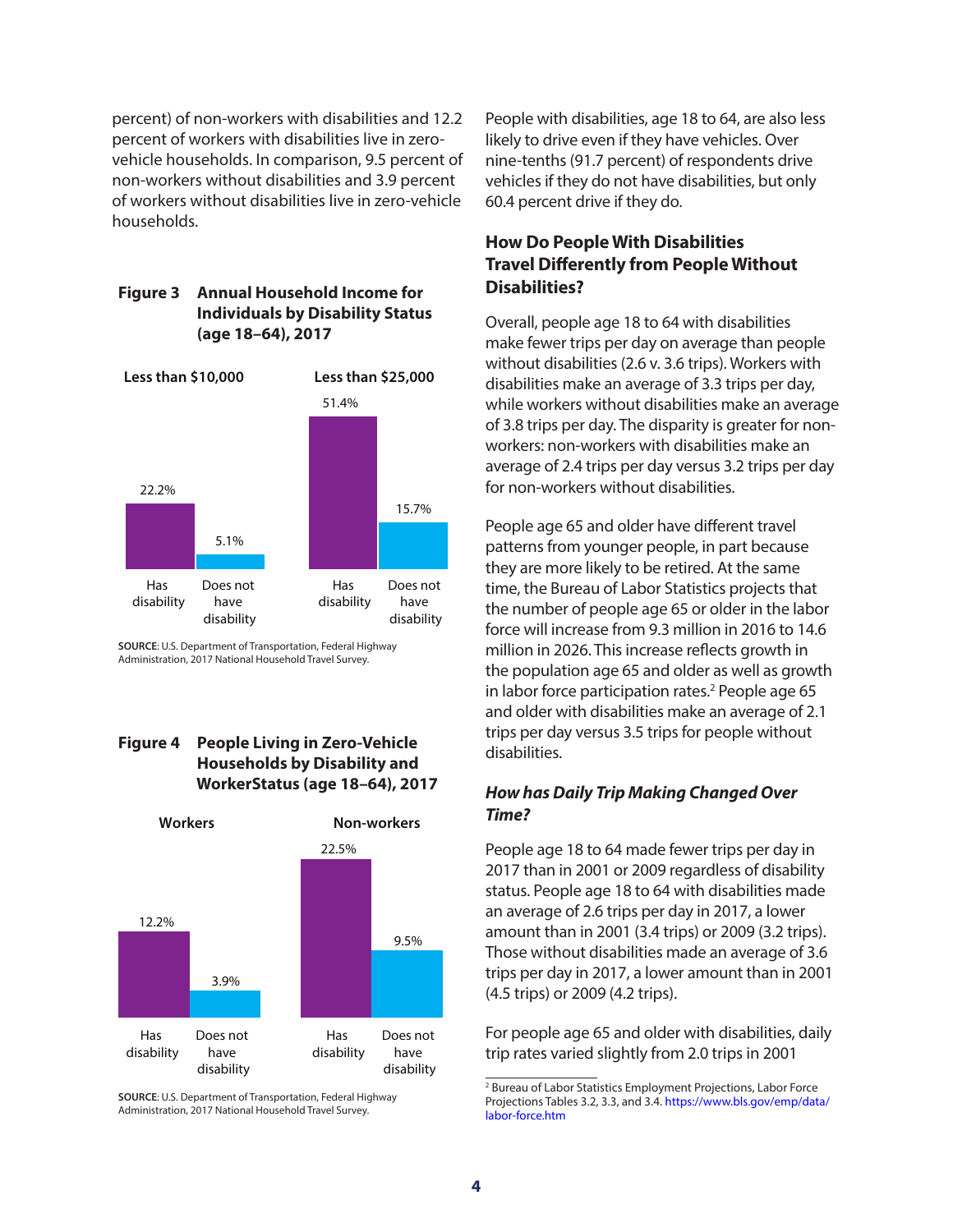and 2009 to 2.1 trips in 2017. For people without disabilities, daily trip rates decreased from 3.9 trips in 2001 and 3.6 trips in 2009 to 3.5 trips in 2017.

#### *How Does Travel Vary by Trip Purpose?*

People age 18 to 64 with disabilities take fewer trips than people without disabilities for work trips and social and recreational trips, but not for shopping and errand trips and medical and dental trips (figure 5). This is also true for people age 65 or older with disabilities (figure 6). Workers age 18 to 64 with disabilities, who are more likely to work part-time than workers without disabilities, take fewer work trips than workers without disabilities (0.9 v. 1.2 trips per day). Those workers also make slightly fewer social, recreational, and school trips (0.9 v. 1.1 trips per day).

The differences in trip rates for people with disabilities are larger for non-workers than for workers. Non-workers with disabilities make fewer social, recreational, and school trips than nonworkers without disabilities (0.8 v. 1.4 trips per day). They also make fewer shopping and errand trips (1.2 v. 1.6 trips per day). As described later, people with disabilities do not engage in more online activity as a potential substitute for trips.

#### *Who Does Not Travel and Why?*

The NHTS asks people to record their travel for a single day. Over one-third (34.1 percent) of people age 18 to 64 with disabilities made zero trips on the survey day versus 13.4 percent of people without disabilities. The percentage increases to 37.3 percent for rural residents with disabilities versus 16.0 percent for rural residents without disabilities.

People may choose not to travel on a survey day for many reasons, but some stay home because they have no choice. Over one-third (36.5 percent) of people with disabilities who made



#### **Figure 5 Travel by Trip Purpose, Disability Status, and Worker Status (age 18–64), 2017**

**Workers**

**SOURCE**: U.S. Department of Transportation, Federal Highway Administration, 2017 National Household Travel Survey.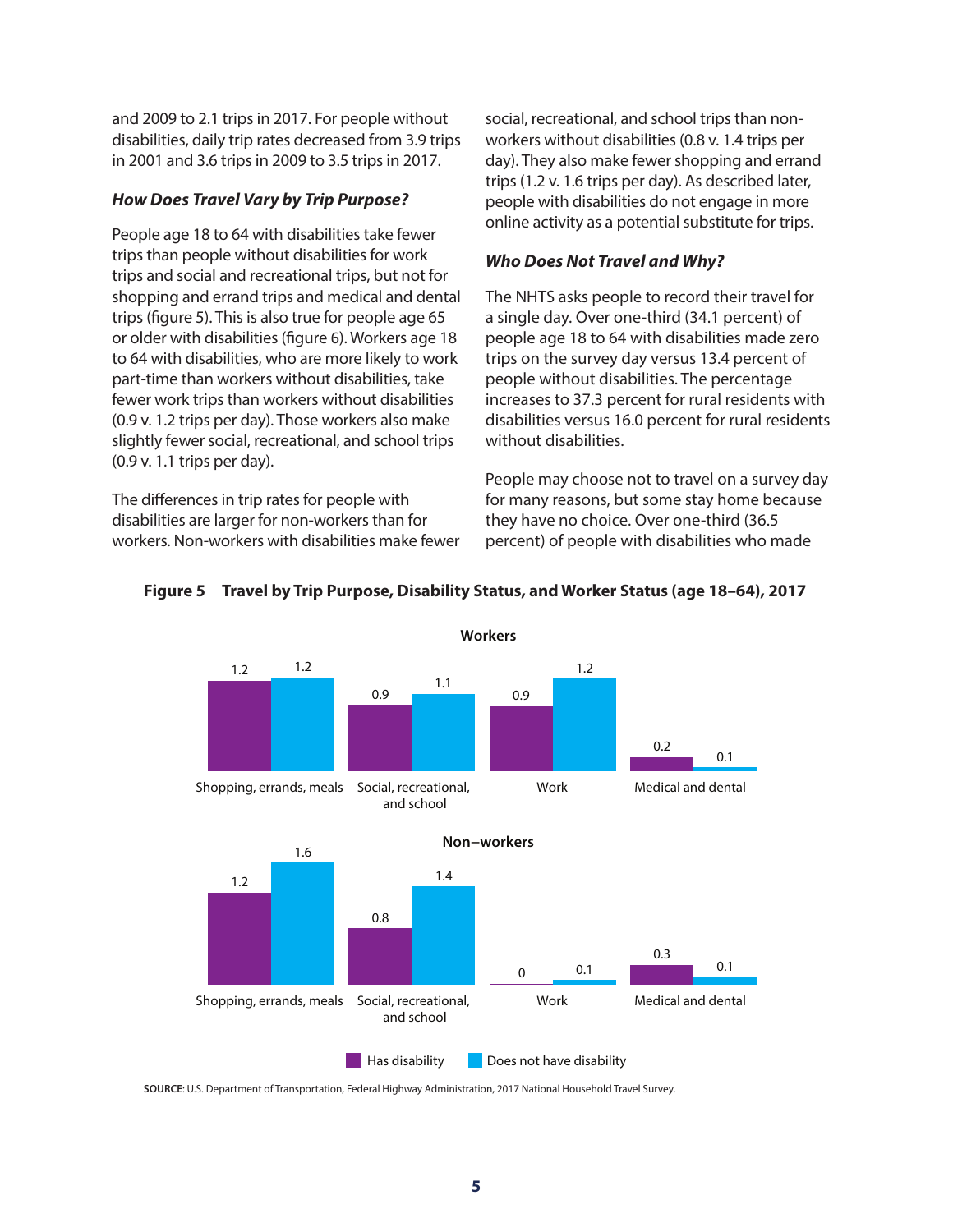**Figure 6 Travel by Trip Purpose and Disability Status (age 65 and older), 2017**



**SOURCE**: U.S. Department of Transportation, Federal Highway Administration, 2017 National Household Travel Survey.

zero trips say that they stayed home because they have disabilities or are housebound.<sup>3</sup> That percentage translates to an estimated 1.7 million Americans age 18 to 64 with disabilities who do not leave their homes. They account for 46.1 percent of the 3.6 million Americans with disabilities who do not leave their homes.

#### *How Does Mode Choice Differ?*

People use personal vehicles—as drivers or as passengers—for most trips regardless of disability status, but people without disabilities use them more often. People age 18 to 64 with disabilities use personal vehicles for 74.8 percent of trips; people without disabilities use them for 83.9 percent. People with disabilities travel as passengers for a greater share of personal vehicle trips than people without disabilities (38.9 v. 16.1 percent).

Figure 7 shows how mode share varies by worker status and disability status for people age 18 to 64. Workers without disabilities drive for more of their trips (73.6 percent) than workers with disabilities (54.5 percent). Similarly, non-workers

without disabilities drive for more of their trips (58.3 percent) than non-workers without disabilities (42.6 percent).

Walking is the second most common mode after personal vehicles. Workers age 18 to 64 with disabilities walk for a slightly greater share of trips than workers without disabilities (14.6 v. 13.0 percent). This finding may seem counterintuitive. One possible explanation is that workers with disabilities are more likely to live in zero-vehicle households than workers without disabilities (12.2 v. 3.9 percent).

People age 18 to 64 with disabilities use local transit (buses, subways, and commuter rail) for a higher share of trips than people without disabilities—4.3 versus 2.7 percent for workers and 5.9 versus 3.3 percent for non-workers. Transit agencies in the United States have been adapting vehicles and stations to make it easier for people with disabilities to use public transportation, as required by the 1990 Americans with Disabilities Act (ADA). Progress varies by mode. Overall, while most transit vehicles are ADA-compliant, a smaller percentage of stations are ADA-compliant.4

<sup>&</sup>lt;sup>3</sup> A small percentage (1.2 percent) of people without travel-limiting disabilities who made zero trips also report having disabilities or being housebound. This finding seems contradictory, but respondents may have been unsure if their disabilities are "travel-limiting."

<sup>4</sup> *Transportation Statistics Annual Report 2017*, published by BTS at [www.bts.gov/TSAR,](www.bts.gov/TSAR) has detailed statistics on ADA compliance for transit vehicles and stations.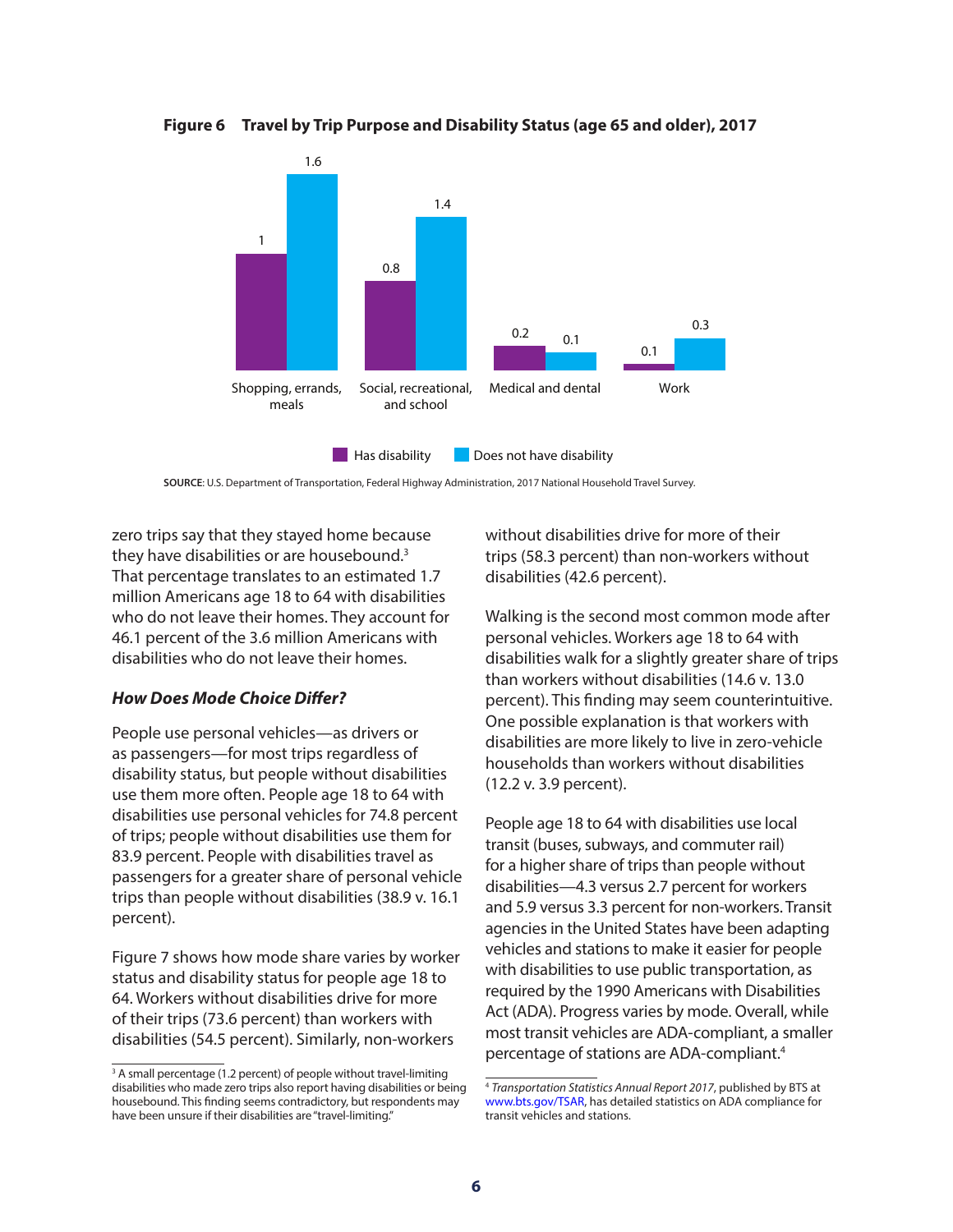

**Figure 7 Mode Share by Worker and Disability Status (age 18–64), 2017**

**NOTE**: "Other modes" includes bicycles, golf carts, recreational vehicles, school buses, private or charter buses, city-to-city buses, taxis and limos (including Uber and Lyft), rental cars, airplanes, boats, and ferries.

**SOURCE**: U.S. Department of Transportation, Federal Highway Administration, 2017 National Household Travel Survey.

Finally, paratransit and ride-hailing are two examples of *demand-responsive transportation services*. These services offer flexible routes and schedules and can fill gaps in regular transit service. Workers age 18 to 64 with disabilities use paratransit for 1.2 percent of their trips; nonworkers with disabilities use it for 1.6 percent.

People age 65 and older use personal vehicles for 84.0 percent of their trips if they have disabilities (versus 74.8 percent for people age 18 to 64 with disabilities) and 86.1 percent if they do not (figure 8). Compared to people age 18 to 64, people age 65 and older are less likely to walk or take public transit regardless of disability status.

#### *How Do Trip Distance and Travel Times Differ?*

People age 18 to 64 with disabilities take shorter trips on average than people without disabilities (figure 9). Workers with disabilities travel an

average of 9.4 versus 12.0 miles for workers without disabilities. Non-workers with disabilities travel an average of 7.5 versus 9.5 miles for non-workers without disabilities. Despite taking shorter trips, non-workers with disabilities have slightly longer travel times, traveling an average of 23.3 minutes per trip versus 21.0 minutes per trip for non-workers without disabilities.

An estimated 2.5 million rural residents age 18 to 64 have travel-limiting disabilities, accounting for 7.2 percent of rural residents in that age group. Rural residents with disabilities travel shorter distances than rural residents without disabilities (10.9 v. 14.7 miles), as do urban residents with disabilities also travel shorter distances (7.4 v. 10.9 miles). The variation between these two differences is not statistically significant. Similarly, the differences in travel times between people with and without disabilities are not statistically significant for rural or urban residents.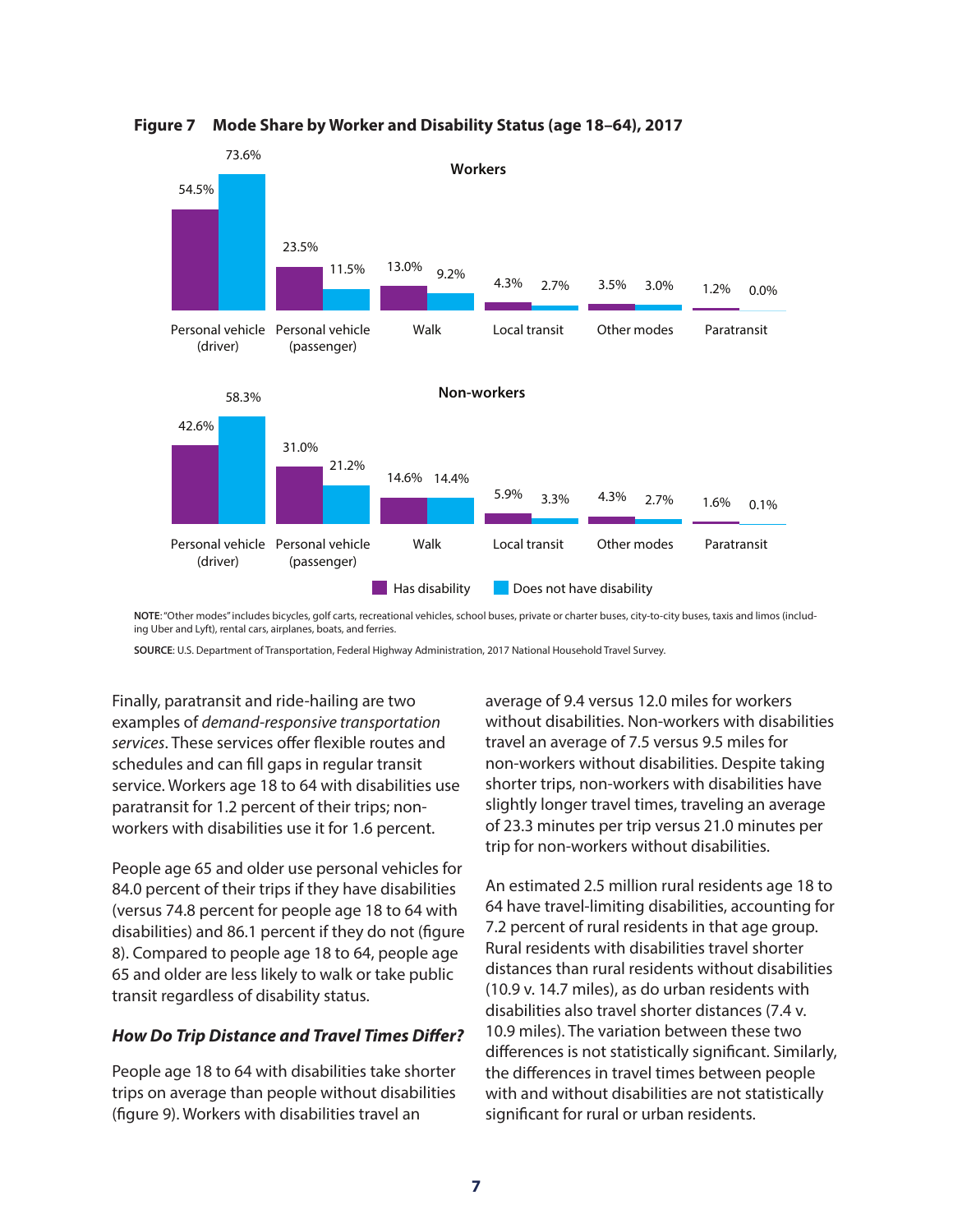

**Figure 8 Mode Share by Disability Status (age 65 and older), 2017**

**NOTE**: "Other modes" includes bicycles, golf carts, recreational vehicles, school buses, private or charter buses, city-to-city buses, taxis and limos (including Uber and Lyft), rental cars, airplanes, boats, and ferries. "Walking" includes travel by wheelchairs and scooters.

**SOURCE**: U.S. Department of Transportation, Federal Highway Administration, 2017 National Household Travel Survey.

#### **Figure 9 Average Trip Distance and Trip Time by Disability, Worker, and Rural Status (age 18–64), 2017**



**SOURCE**: U.S. Department of Transportation, Federal Highway Administration, 2017 National Household Travel Survey.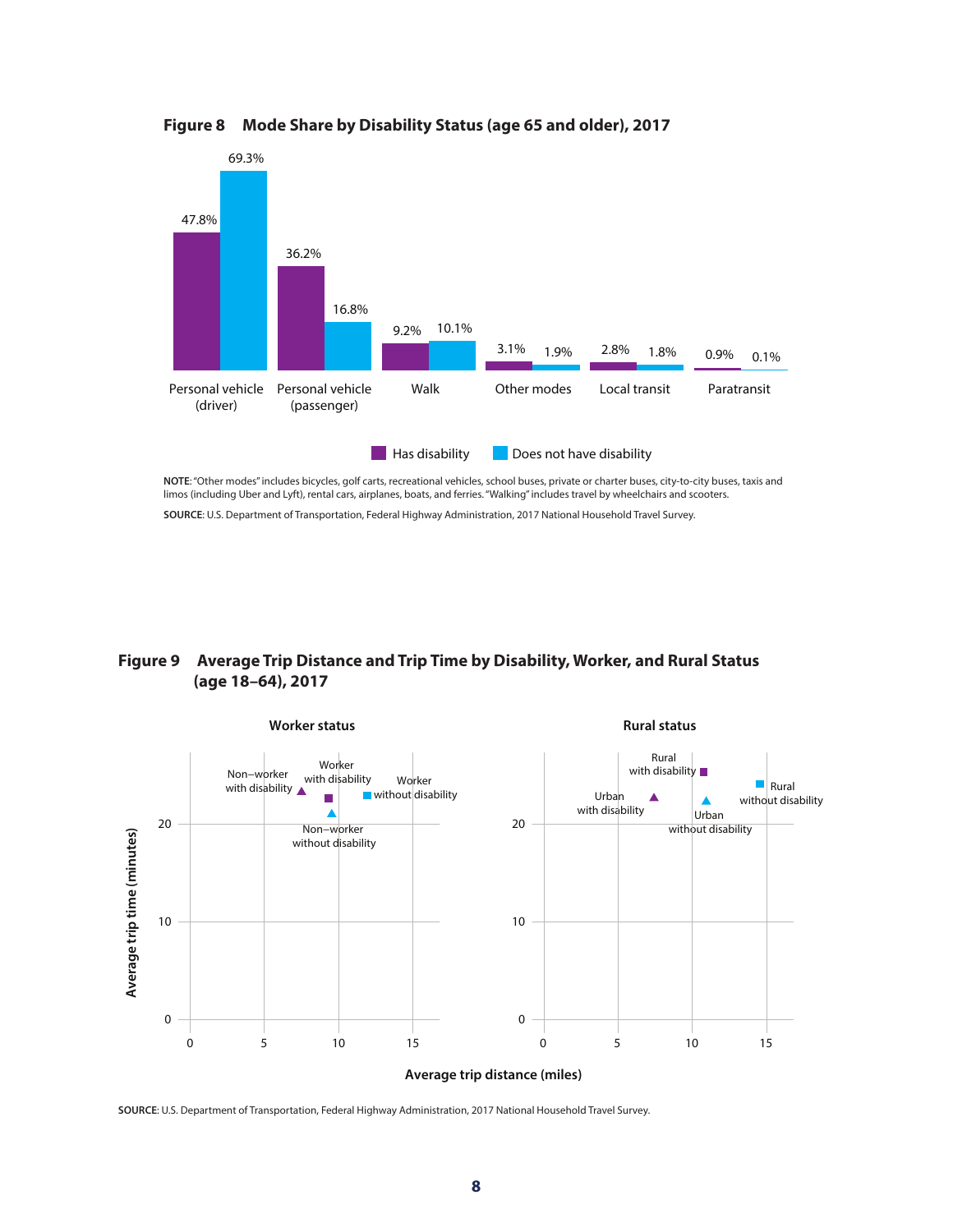# **How Do People with Disabilities Compensate for Transportation Limitations?**

People age 18 to 64 with disabilities report using a range of strategies to compensate—at least in part—for transportation limitations (figure 10). These strategies include:

- Asking others for rides (44.3 percent)
- Limiting travel to daytime (22.6 percent)
- Using special transportation services such as Dial-a-Ride or reduced-fare taxis (12.3 percent)

In many cases, however, people with disabilities simply travel less often:

- Reducing day-to-day travel (70.6 percent)
- Giving up driving (21.6 percent)
- Using public transit less often (14.4 percent)

# **In What Ways Might Technology Help People with Disability-Related Transportation Limitations?**

Technology may help people with disabilityrelated transportation limitations in three ways:

- 1. Technology can offer substitutes for trips for example, by allowing people to work remotely or shop online.
- 2. Technology can connect people to paratransit and ride-hailing services.
- 3. Autonomous vehicle (AV) and other assistive technologies may someday help people travel who previously could not drive.

The NHTS does not ask about using technology to compensate for transportation issues. It does, however, have data showing that people with disabilities use related technologies less often than people without disabilities.

#### *Trip Substitutes*

Some people may use the internet as a substitute for daily travel, including people without travellimiting disabilities. For example, they may buy goods online instead of traveling to a store or may work online instead of commuting to an office.

People with disabilities use the internet for these purposes less often, however, than people without disabilities. People with disabilities made an average of 1.9 online purchases in the last month, while people without disabilities made an average of 2.9 purchases. In addition, a smaller percentage of workers with disabilities have jobs that allow them to work from home—7.5 versus

#### **Figure 10 Compensating Strategies for People with Travel-Limiting Disabilities (age 18–64)**



**SOURCE**: U.S. Department of Transportation, Federal Highway Administration, 2017 National Household Travel Survey.